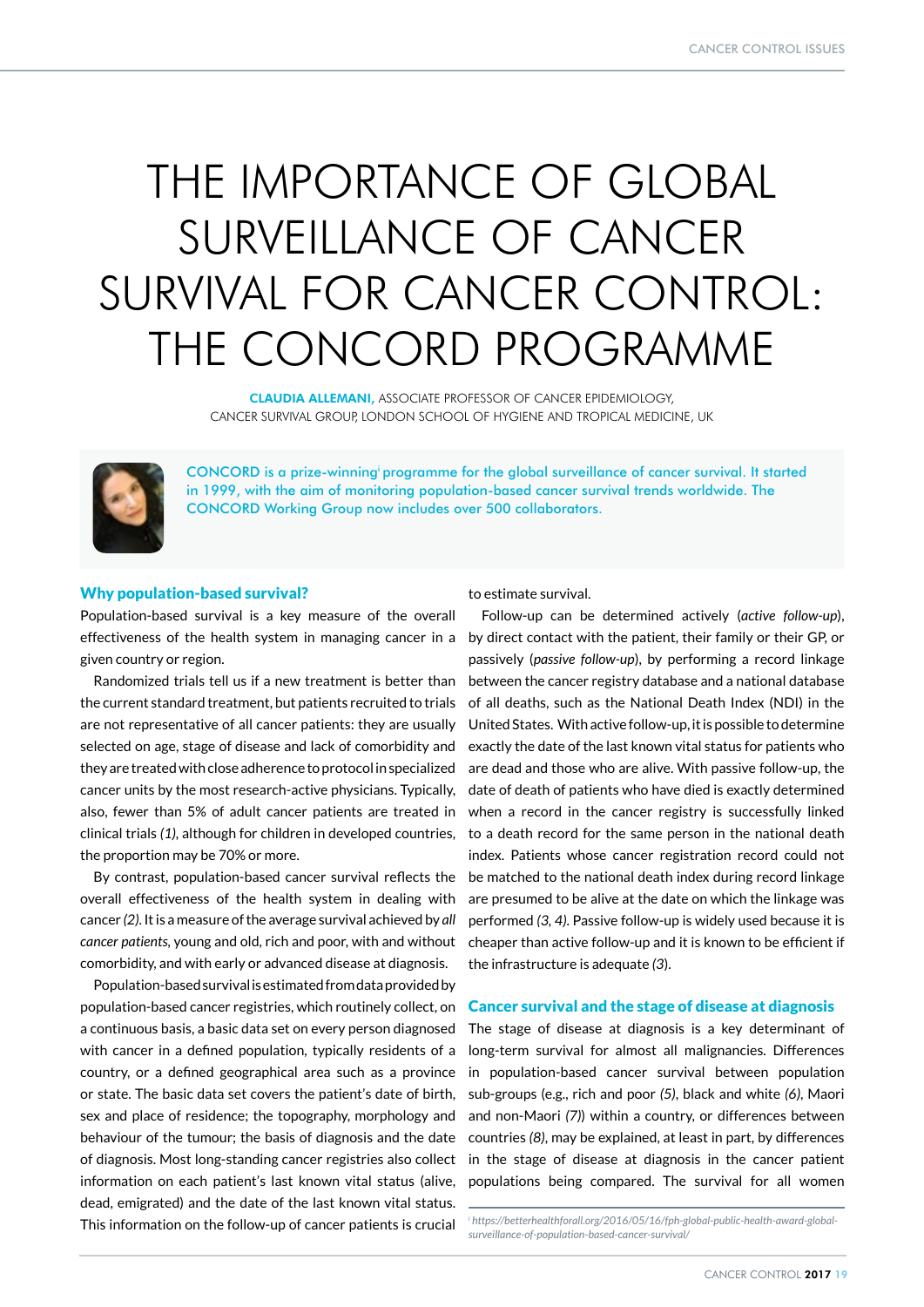with breast cancer, for example, may be lower in one country than another because women in that country are generally diagnosed with more advanced disease that is less susceptible to treatment of curative intent. Alternatively, their survival may be poorer at each stage of disease, which may imply that optimal treatment is not available in that country, particularly for early-stage tumours: survival for very advanced tumours is similar in most countries. More advanced disease and lower stage-specific survival may both play a role in international differences in survival.

During the past two decades, most cancer registries have begun collecting information on the stage of disease at diagnosis, and whether the patient received surgery, radiotherapy, chemotherapy, hormonal or other systemic therapy, and if so, the date of first treatment. However, the proportion of registrations with incomplete data on stage and treatment is still very high, even in some developed countries.

The Tumour Nodes and Metastasis (TNM) classification has been recognized as the gold standard for the collection of data on stage of disease for many years *(9, 10)*, but it is still not sufficiently widely used. Several other stage classifications are still used in many countries. Surveillance, Epidemiology and End Results Summary Stage 2000 (SEER SS 2000) *(11)* is used in the United States, Australia and Israel, and a simplified form of TNM (condensed TNM) is used in many European countries *(12)*. Several cancer-specific stage classifications are also widely used, such as Dukes' stage for colorectal cancer *(13, 14)*, FIGO stage for cancers of the ovary and cervix *(15*), and Ann Arbor stage for lymphomas *(16)*. Furthermore, some cancer registries still use local classifications. Data on stage in some of these classifications can be converted into equivalent categories in the TNM classification, but the conversions can be complex and time-consuming, especially when the cancer data being analysed cover long periods of time, during which both TNM and the parent classification may have undergone revision.

Long-term trends in stage-specific survival may also be affected by coding conversion issues. In recent analyses of survival trends by race and stage at diagnosis in the United States, patients were grouped by year of diagnosis into two calendar periods (2001–2003 and 2004–2009) to reflect changes in the methods used by United States registries to collect data on stage at diagnosis *(17)*. From 2001, most registries coded stage directly from the source data to SEER SS 2000 *(11)*. From 2004, all registries began to derive Summary Stage 2000 from 15 pathological and clinical data items, using the Collaborative Staging System *(18)*.

To address these problems in international comparisons of cancer survival, the CONCORD Central Analytic Team has



as far as possible all the available data on stage at diagnosis. This is based on our previous work in the EUROCARE and CONCORD high-resolution studies *(19–22)*. The algorithm summarizes all the data on stage into two broad categories, localized and advanced. It gives priority to TNM stage (pathological and clinical), then compensates for any missing information on TNM stage with the size of the tumour and/or the number of positive lymph nodes, then with SEER SS 2000, or condensed TNM, or FIGO or Dukes' stage, depending on the tumour (Figure 1 shows a simplified version of the CONCORD stage algorithm).

This algorithm enables much wider international comparison of cancer survival by stage than would otherwise be possible. In an ongoing study of breast cancer survival by stage at diagnosis, for example, restriction of the analyses to data sets in which at least 70% of tumours had been staged to the TNM classification would have limited the comparison to 34 cancer registries and 19 countries. After deployment of the algorithm to assign localized or advanced stage by integrating all the available data from each registry, it was possible to include data sets with at least 70% of staged tumours from 109 registries and 39 countries.

For international comparisons of cancer survival by stage on a worldwide scale, our main goal is to be able to categorize stage as localized and advanced. This simple dichotomy is helpful for comparisons of stage distributions between populations, as well as for stage-specific survival comparisons. It offers an opportunity to compare the distribution of stage at diagnosis in both developed and developing countries using a categorization which is likely to be more robust than if we pretended that stage could be precisely assessed for all cancer patients in every population we are comparing.

However, a much wider international implementation of the TNM stage classification would be most desirable.

## The CONCORD programme

developed a complex algorithm that is designed to harmonize estimates for 2 million patients diagnosed with breast, The first CONCORD study *(23)* produced five-year survival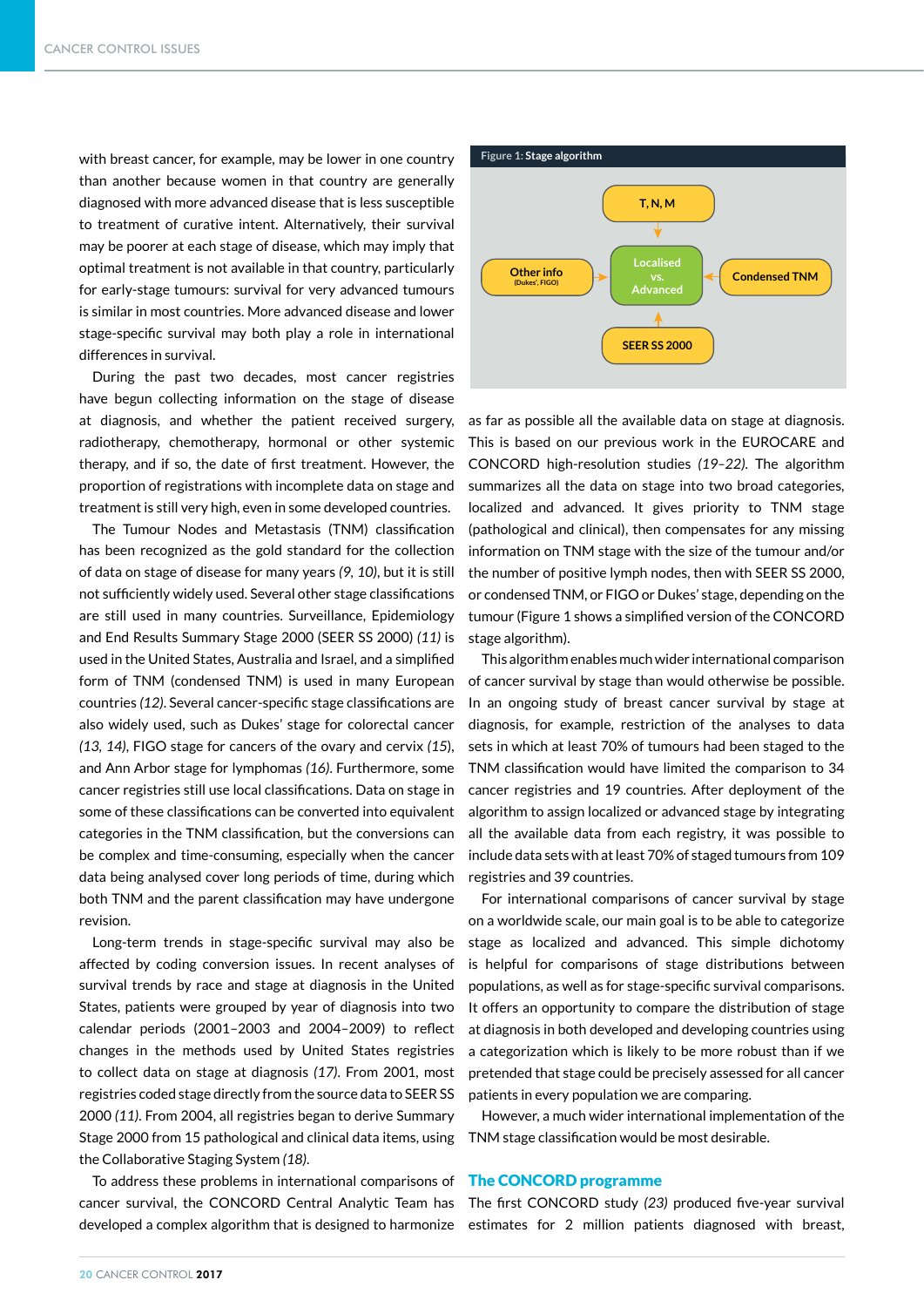southern Europe, and lower in Algeria, Brazil and countries in **Impact on cancer control strategies** colorectal or prostate cancer during 1990–1994 and followed up to 1999. The data were provided by 101 cancer registries in 31 countries, 16 of which with national coverage. Global variation in survival was very wide: generally higher in North America, Australia and Japan, and in northern, western, and eastern Europe.

In 2015, the second cycle of the programme (CONCORD–2) established long-term surveillance of cancer survival worldwide, for the first time *(24)*. CONCORD-2 provided cancer survival trends for 25,676,887 patients diagnosed during the 15-year period 1995–2009 with one of 10 common cancers (stomach, colon, rectum, liver, lung, breast (women), cervix, ovary and prostate, and leukaemia) that collectively represented 63% of the global cancer burden in 2009. The data were provided by 279 population-based cancer registries that covered a total population of 896 million people in 67 countries. In 40 of those countries, the data provided 100% coverage of the national population.

Worldwide differences in survival were striking. Agestandardized five-year net survival from colon, rectal and breast cancers had increased steadily in most developed countries up to 2009, reaching 60% or more in 22 countries for colon and rectal cancers, and up to 85% or more in 17 countries for breast cancer in women. For cancers of the liver and lung, however, 5-year survival was still below 20% everywhere. Striking rises in prostate cancer survival were seen in many countries, but survival still varied from less than 60% in Bulgaria and Thailand to 95% or more in Brazil, Puerto Rico and the United States. Survival from cervical cancer also ranged widely, from below 50% to over 70%, and improvements over the 15 years to 2009 were generally small. For women with ovarian cancer, 5-year survival was above 40% in only 20 of the 67 countries. For stomach cancer, 5-year survival was very high in Japan and South Korea (54–58%), but less than 40% in all other countries. Five-year survival from adult leukaemia in Japan and South Korea (18–23%) was lower than in most other countries. This striking contrast may be attributable to differences in the distribution of the main types of leukaemia between Asian and Caucasian populations: survival from chronic lymphocytic leukaemia is generally very high, but it is comparatively uncommon in Asian populations. More detailed analyses of leukaemia survival are in progress.

For acute lymphoblastic leukaemia in children, survival was less than 60% in several countries, but close to 90% in Canada, the United States and four European countries, suggesting major deficiencies in many countries in the management of what is now considered a largely curable disease *(25)*.

CONCORD–2 was covered by TV, radio, press and wire services worldwide. The Altmetric score of 800, reflecting *ii https://www.cdc.gov/cancer/dcpc/research/articles/CONCORD-2.htm*

social media impact, is higher than 99.98% of 6.5 million articles evaluated to date. Results have been incorporated into the American Cancer Society's *Cancer Atlas (26)*. The article has been cited over 750 times since 2015 (Google Scholar).

With publication of the CONCORD–2 study, health ministers in 67 countries – home to two-thirds (4.8 billion) of the world's population – finally obtained cancer survival estimates that are methodologically rigorous and internationally comparable, to help them prioritize and formulate cancer control strategies *(27)*. For some countries, this was the first time such data had been available.

The US National Cancer Institute recognized the impact of CONCORD–2 in an invited commentary for *The Lancet*, noting that global analyses of cancer survival provide an opportunity for lessons from countries with successful cancer control initiatives to be applied to other regions. They added that the availability of better data "provides a clearer picture of the effect of cancer control programmes on the ultimate goal of improving survival and reducing the effect of cancer on the social and economic development of countries" *(27)*.

The US Centers for Disease Control (CDC) described CONCORD–2 as the start of global surveillance of cancer survival<sup>ii</sup>, with survival estimates "that can be compared, so scientists can begin to determine why survival differs among countries. This could lead to improvements in cancer control programmes".

CONCORD–2 results underpinned new cancer strategy in England in July 2015 *(28, 29)*.

In September 2015, the International Atomic Energy Agency's Programme for Action on Cancer Therapy (PACT) used CONCORD–2 results to launch an ambitious worldwide campaign to highlight the global divide in survival and to raise awareness of persistent inequalities in access to life-saving cancer services *(30)*.

### CONCORD–3

The third cycle of the CONCORD programme updates worldwide surveillance of cancer survival trends to include patients diagnosed during 2010–2014, with follow-up to 31 December 2014. It includes 15 malignancies that represent 75% of the global cancer burden: oesophagus, stomach, colon, rectum, liver, pancreas, lung, melanoma of the skin, breast (women), cervix, ovary and prostate in adults (15–99 years), and brain tumours, lymphomas and leukaemias in both adults and children (0–14 years) *(33*). We have examined geographic variation and time trends in cancer survival for 70